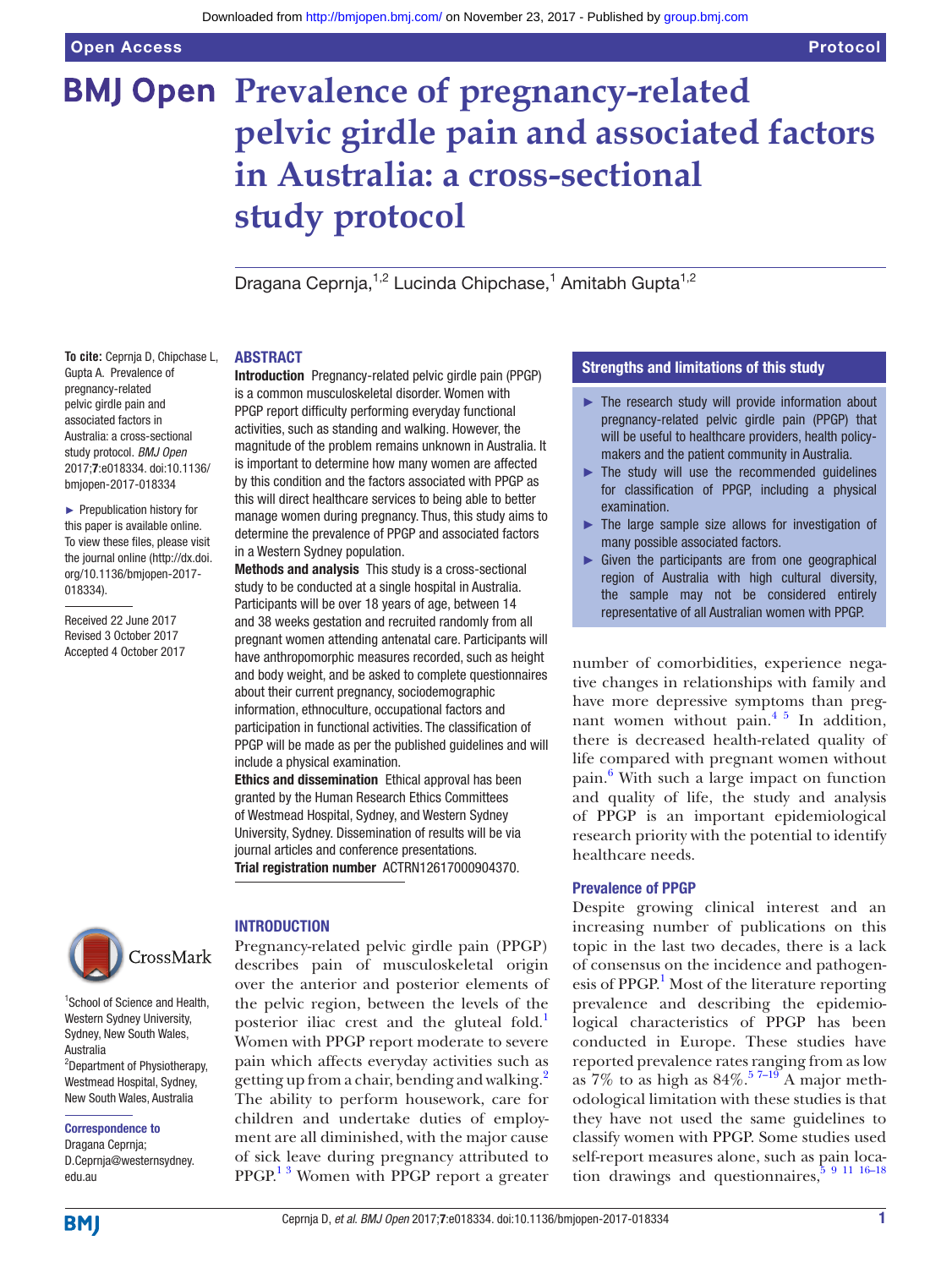#### Open Access

while others added physical examination to the self-reported measures to confirm a classification of PPGP.[7 10 12 13 15 19](#page-4-5)

In addition to differences in classification methods, not all studies have used the same definition of PPGP. $57-19$ Definitions have varied with some studies including participants with pain reported in the lumbopelvic region, without distinguishing pelvic girdle pain from low back pain.[20](#page-4-6) Some studies have been prospective, while others were retrospective which introduce the possibility of recall bias. Hence, comparison between studies is problematic and may explain the large range in the published data on prevalence rates.

Only one study investigating prevalence of PPGP has been conducted in Australia.<sup>17</sup> Here, the prevalence of PPGP was reported to be 23% in a snapshot of pregnant women attending antenatal care at a single hospital over the period of 1week. However, the sample size was small (n=95) and one of convenience, which impacts on the ability to determine whether this rate is representative of the prevalence at the institution and in the wider Australian community. Further, the study did not classify women as having PPGP according to recommended guidelines. Therefore, information about prevalence rates using the recommended guidelines for classification of PPGP is needed to accurately quantify the size of the problem in Australia. This information is important to determine appropriate healthcare services and funding, including timely assessment and effective management of women with PPGP. Currently, many women do not receive adequate information about PPGP and may not be aware that there are appropriate management strategies which may benefit them. $^{21}$  $^{21}$  $^{21}$  In turn, effective management may reduce the socioeconomic burden associated with PPGP.

#### Factors associated with PPGP

There has been limited investigation into factors associated with PPGP in Australia. Previous studies in other regions of the world have not revealed one single causative factor. However, a history of low back pain, previous PPGP and psychological distress have been reported to be strongly associated with PPGP.<sup>5 7 11 12 15–17 19 20 22 23</sup> In contrast, associations for age, parity, exercise levels, work history, job satisfaction and education levels with PPGP have demonstrated conflicting findings[.11–15 17 19 22 23](#page-4-9) For example, some studies report an association between parity and PPGP, whereas others have not.<sup>9 11-15 17 19 22</sup>

Another issue determining factors associated with PPGP is that not all possible factors have been investigated. Clinical, anecdotal evidence suggests that time spent in everyday activities, such as standing and walking, may be associated with PPGP. Only one published study has examined the association between functional activity and PPGP, with women who used stairs regularly more likely to report PPGP.<sup>17</sup> Familial or hereditary links have also been suggested to be a factor.<sup>[13 24](#page-4-11)</sup> Two previous studies have reported that women who have a mother or sister with a history of lumbopelvic pain during pregnancy have an increased risk of pain.<sup>1324</sup> However, neither study distinguished between PPGP and low back pain. Therefore, further investigation is warranted into family history in women with PPGP. Finally, factors such as ethnicity, have not been investigated extensively either with only one study reporting prevalence rates and factors associated with PPGP between ethnic groups in one European country.[25](#page-4-12) As there is considerable evidence demonstrating that ethnicity is associated with other musculoskeletal pain disorders, such as low back pain,<sup>26</sup> investigation of the association between ethnicity and PPGP is needed. This is particularly the case in an Australian population in which one-third of the population was born overseas. $27$ 

#### Aims of current research

This study aims to:

- 1. Determine the prevalence of PPGP in a Western Sydney population.
- 2. Investigate factors associated with PPGP in a Western Sydney population.

# Methods and analysis

#### **Design**

This is a cross-sectional study to be conducted at Westmead Hospital in Sydney, Australia. Westmead Hospital is a large teaching and tertiary referral government-funded hospital in an urban centre, with over 5500 live births recorded annually. $27$  This study will be conducted over a period of 18 months, from October 2017 to April 2019.

#### Data collection and sample size Inclusion criteria

# All participants of this study must be over 18 years of age, between 14 and 38 weeks gestation and have sufficient command of written and spoken English language or have a healthcare interpreter present to be able to complete survey questionnaires. Exclusion criteria will include any medical or obstetric complication(s) which affects their pregnancy, such as serious pathology of non-musculoskeletal origin including pre-eclampsia, eclampsia, serious intellectual or psychiatric impairment, systemic disease(s) or recent spinal fracture, trauma or surgery.

#### **Recruitment**

A simple random sampling method will be used for recruitment, which will be conducted through the antenatal clinic at Westmead Hospital. Pregnant women attend the antenatal clinic on scheduled appointments during their second and third trimesters. A sample of all pregnant women booked to attend antenatal care at the hospital will be randomly generated from the daily clinic attendance list prior to the researcher attending the antenatal clinic on a given day. The random sample will allocate a number to each woman booked into the clinic in the order in which they may be approached and invited to participate. Therefore, if one woman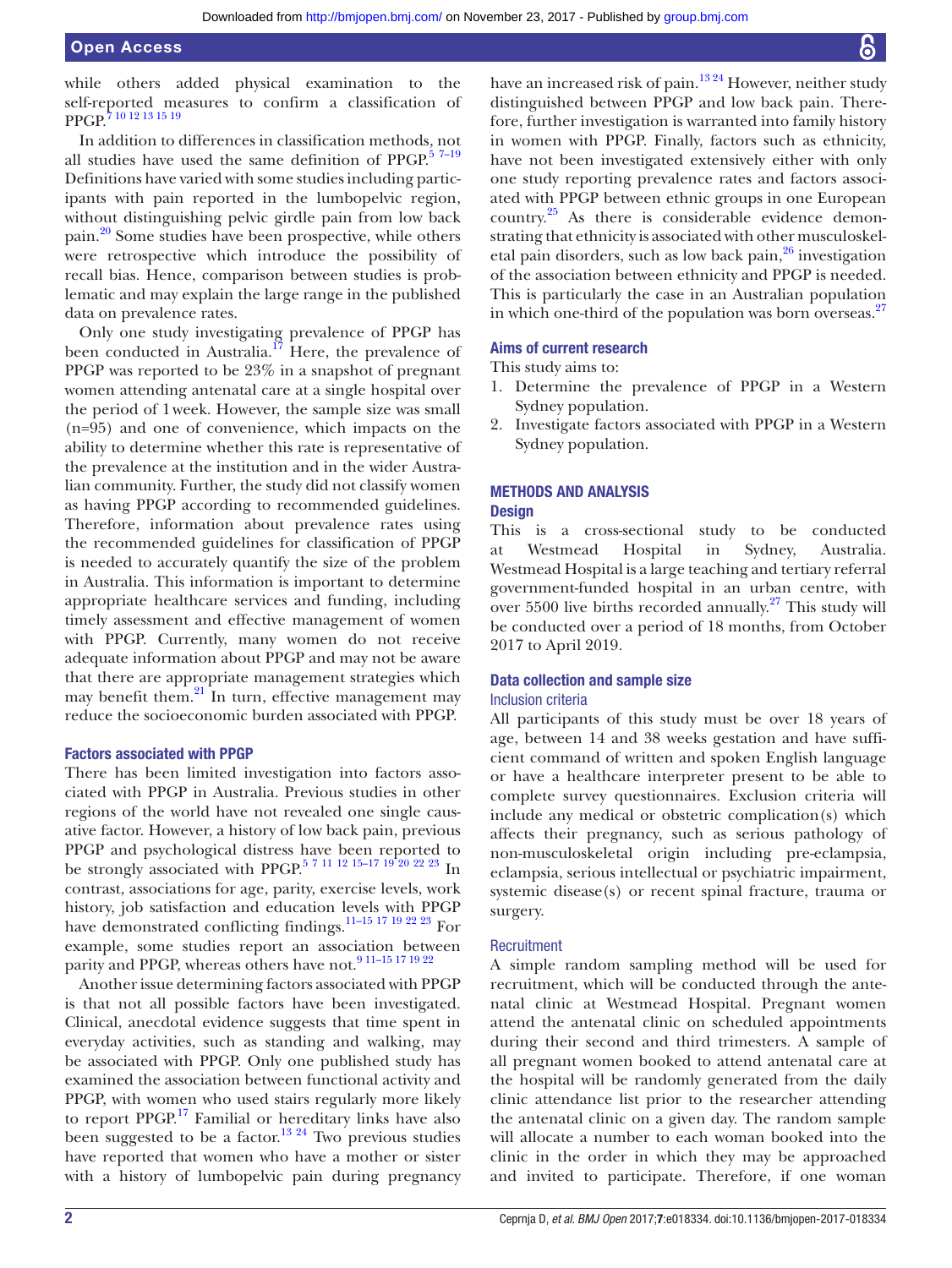declines to participate, then the next woman on the list may be approached, as an iterative process for all women presenting to the antenatal clinic on a given day. The researcher will inform potential recruits of the study both verbally and with written information. Those agreeable to participate will be required to provide written and informed consent to be included in the study. Those who decline to participate in the study will continue to receive their hospital antenatal care as usual. The antenatal care provided to each pregnant woman will not be affected nor influenced by the woman's decision to either participate or not participate in the study. Each participant will be assessed by a physiotherapist during a single session in the antenatal clinic at Westmead Hospital. Participants will not be assessed on more than one occasion.

#### Sample size

The sample size required is 770 and is based on calculations from a previous study investigating prevalence of PPGP at Westmead Hospital.<sup>[17](#page-4-7)</sup> The 95% CI for estimated prevalence will be no less than or greater than 3% with 770 participants. Assuming independent samples t-test (two tailed) with 90% power and alpha=0.05significance level, this study is powered to detect a 0.28 SD difference in means between the two groups (those with PPGP and those without PPGP)  $(G \times power)$ .<sup>[28](#page-4-15)</sup>

# **MEASURES**

#### Primary measure

The main focus of this study is to determine the point prevalence of PPGP in Australian pregnant women. To determine whether the participant has or does not have PPGP, each participant will be asked to complete a body chart, indicating the area in which they have pain or have experienced pain within the previous 24hours. Participants who do not report any pain in the lumbopelvic region will be classified as not having PPGP. Participants who indicate that they are experiencing pain in the lumbopelvic region will undergo a clinical examination according to recommended guidelines to classify whether they have PPGP and include a combination of self-report on symptomology, impact on activities of daily living and a physical examination.<sup>29</sup> These guidelines distinguish between pregnancy-related low back pain and PPGP. To be classified as having PPGP, participants will report the specific pain location to be in the region distal to fifth lumbar vertebrae and between the posterior iliac crest and the gluteal fold with or without pubic symphysis pain. The pain drawings on body chart figures completed by the participant allow for differentiation of pain between low back pain and PPGP.[19](#page-4-17) Women classified as having PPGP will confirm during an interview that the pain commenced during pregnancy and will report pain during two or more of the following activities: walking, standing, climbing a flight of stairs, turning over in bed or getting out of a chair. At least two of the following physical examination tests will be positive on the side of the reported symptoms:

posterior pelvic pain provocation  $(P4)$  test,<sup>30</sup> palpation of long dorsal sacroiliac ligament,<sup>[7](#page-4-5)</sup>active straight leg raise  $(ASLR)$  test $31$  and modified Trendelenberg test.<sup>7</sup> Previous studies have recommended the use of several tests to accurately diagnose and classify PPGP.[10 29 32–35](#page-4-20) All tests have excellent reliability and validity, with very high specificity.[29](#page-4-16) The ASLR test has been chosen as it has been used extensively to inform classification of PPGP.<sup>19 29 31 36</sup> The modified Trendelenberg test has been used as a provocation test for symphysis pubis pain in the classification of PPGP[.7 29 34 35 37 38](#page-4-5)

#### Secondary measures

A number of secondary measures will be included to investigate factors associated with PPGP. Secondary measures will include anthropomorphic measures, such as height and weight. Participants will be asked to provide information by completing questionnaires about their current pregnancy, including age, gestation of pregnancy, parity (defined as previous deliveries greater than 24 weeks gestation) and pregnancy type (singleton or multiples, such as twins, triplets, etc). Sociodemographic information will also be recorded by determining the participant's marital status (married, not married or de facto) and education level (primary school completion or less, attended high school but did not finish, finished high school, university degree completion).<sup>[11](#page-4-9)</sup> Participants will be asked about ethnocultural factors, including the country of birth of the participant, their mother and their father (according to the Australian Bureau of Statistics list of country of birth) $^{39}$  and self-identified ethnicity (according to the Australian Bureau of Statistics list of standard classifica-tions of culture and ethnic group).<sup>[40](#page-5-1)</sup> Participants will be asked whether they have a history of previous low back pain (LBP) and/or PPGP which is not pregnancy related. Participants with a parity of one or more will also be asked if they have a history of previous LBP and/or PPGP which was experienced in an earlier pregnancy. Participants will be asked if there is family history with their mother and/or a sister having PPGP. Participants will be asked to complete a questionnaire about occupational factors, including work status (hours of work defined as none, 0–20hours, 20–40hours and more than 40hours per week), work type (a five-level scale running from very heavy to very light) and work satisfaction (a five-level scale running from very bad to very good).<sup>11</sup> Current activity levels will be determined by the physical activity and pregnancy questionnaire<sup>41</sup> and the Pregnancy Mobility Index $42$  which have been shown to be reliable and valid measures in pregnancy. Participants will be asked about time spent in daily positions, such as hours spent lying down, sitting, standing and walking in a typical day.<sup>41</sup> The Pelvic Girdle Questionnaire, a reliable and valid measure for evaluating symptoms and disability in PPGP, will be administered.[38 43](#page-5-4) Finally, participants will be asked to rate their current pain level and the pain level over the past 24 hours using a visual analogue scale  $(VAS)$ .<sup>44</sup> For the VAS, participants will be instructed to score their pain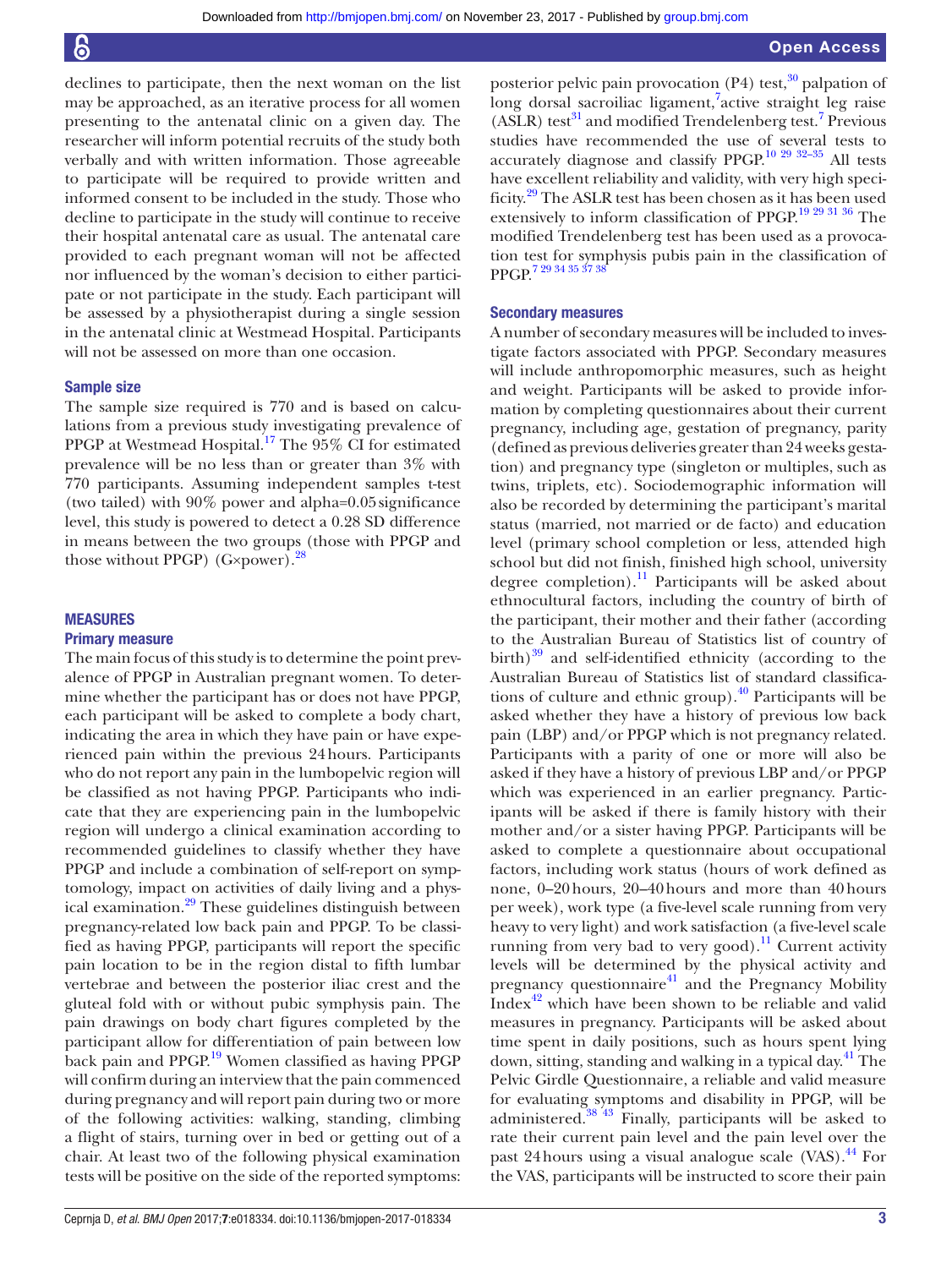intensity on a 0 (no pain) to 100 (worst possible pain) point scale, anchored by word descriptors.

(women with PPGP and women without PPGP) from this study.

#### Risk of bias

To reduce the risk of recruitment bias, all women attending antenatal care on a given day at the hospital will be randomly allocated a number starting at 1 to create a list of the order in which women will be approached and invited to participate in the study. It is expected some of these women will be excluded from the study based on exclusion criteria, and some women will not volunteer to participate. Therefore, to ensure the study sample is representative of all women attending this hospital for antenatal care, demographic data obtained from participants will be compared with data available about the general population of pregnant women attending antenatal care at Westmead Hospital. The data collection will be performed by one physiotherapist. However, the included physical examination tests have been shown to have excellent reliability.[7 29](#page-4-5) To reduce assessor bias, prior to the study commencement, the assessing physiotherapist and one other physiotherapist (not part of this study research team) will determine the interexaminer reliability of the four physical examination tests, in which 20 pregnant women with self-reported PPGP will be tested to investigate the agreement between two independent physiotherapists. Further, it is of note that the physical examination is only one component out of a total of four in the classification of PPGP process.

#### Statistical analyses

Data will be analysed in SPSS V.23 and presented in tables, charts and/or graphs. The prevalence of PPGP will be calculated by dividing the number of women classified with PPGP by the total number of women participating in the study. Logistical regression will model prevalence rates according to gestational age and allows for an estimation of the effect of gestational age on PPGP.

Factors associated with PPGP will be identified with appropriate parametric comparisons between the two groups (women with PPGP and women without PPGP). Non-parametric tests will be used where data are not normally distributed. Categorical variables, such as marital status and education level, will be compared across the two groups using  $\chi^2$  test or Fisher's Exact test, depending on the cell size, to detect if there is a statistically significant difference between groups of women with and without PPGP. For continuous variables, such as pain intensity score, the student t-test or Mann Whitney U test will be used to detect if there is a statistically significant difference between groups.

Multiple logistic regression analyses will be used to identify the associations with PPGP and interactions between these factors on PPGP. Multiple logistic regression analyses will also allow determination of the covariance among these variables. Selection of variables in the model will be informed by previous research findings and observed statistical significance between the two groups

# Data monitoring and management

Data entry will be performed by the same researcher to reduce risk of data entry which may occur when multiple people are involved in data entry methods. To ensure accuracy of data entry with such a large sample size, a random sample from all participants will be checked by other members of the research team to ratify data entry. Data will be stored securely at the research site. Paper documents will be kept in a locked drawer of a filing cabinet and electronic data will be stored on password-protected desktop computer files which can only be accessed by a member of the research team. Data will be stored in a non-identifiable manner whereby all participants will be anonymous.

# Ethics and dissemination

All study participants will provide written informed consent and will receive written information about the study, including the contact details of the Westmead Hospital Human Research Ethics Committee, so that they are able to report any concerns or complaints about the study. The study has been registered in the Australian and New Zealand Clinical Trials Registration database (ACTRN12617000904370). The Universal Trial Number (UTN) is U1111-1197-4846.

Findings of the study will be disseminated in peer-reviewed publications in journals and will be presented at international and national conferences. Media releases will be considered to increase the opportunities to disseminate findings to the general public.

#### **DISCUSSION**

This protocol outlines the rationale and design for a cross-sectional study that aims to determine prevalence of PPGP and associated factors in an Australian population. The prevalence of PPGP in the Australian community has received little attention. Improving knowledge about PPGP may influence the amount and type of healthcare women receive and hence reduce the widespread burden associated with PPGP.

The strengths of the study include use of recommended guidelines for PPGP classification to ensure accurate prevalence rates. The large sample size also allows for a comprehensive investigation of factors associated with PPGP, including ethnoculture and functional activity which have not been previously investigated.

This study may be limited by its external validity as it will only include participants from one hospital in one geographical region of Australia. Westmead Hospital is a specialist tertiary referral and major teaching hospital in Western Sydney, in the state of New South Wales. The hospital has a catchment which includes women from a diverse range of socioeconomic situations, ethnocultural backgrounds, educational levels and working status. Therefore, the population may be different to other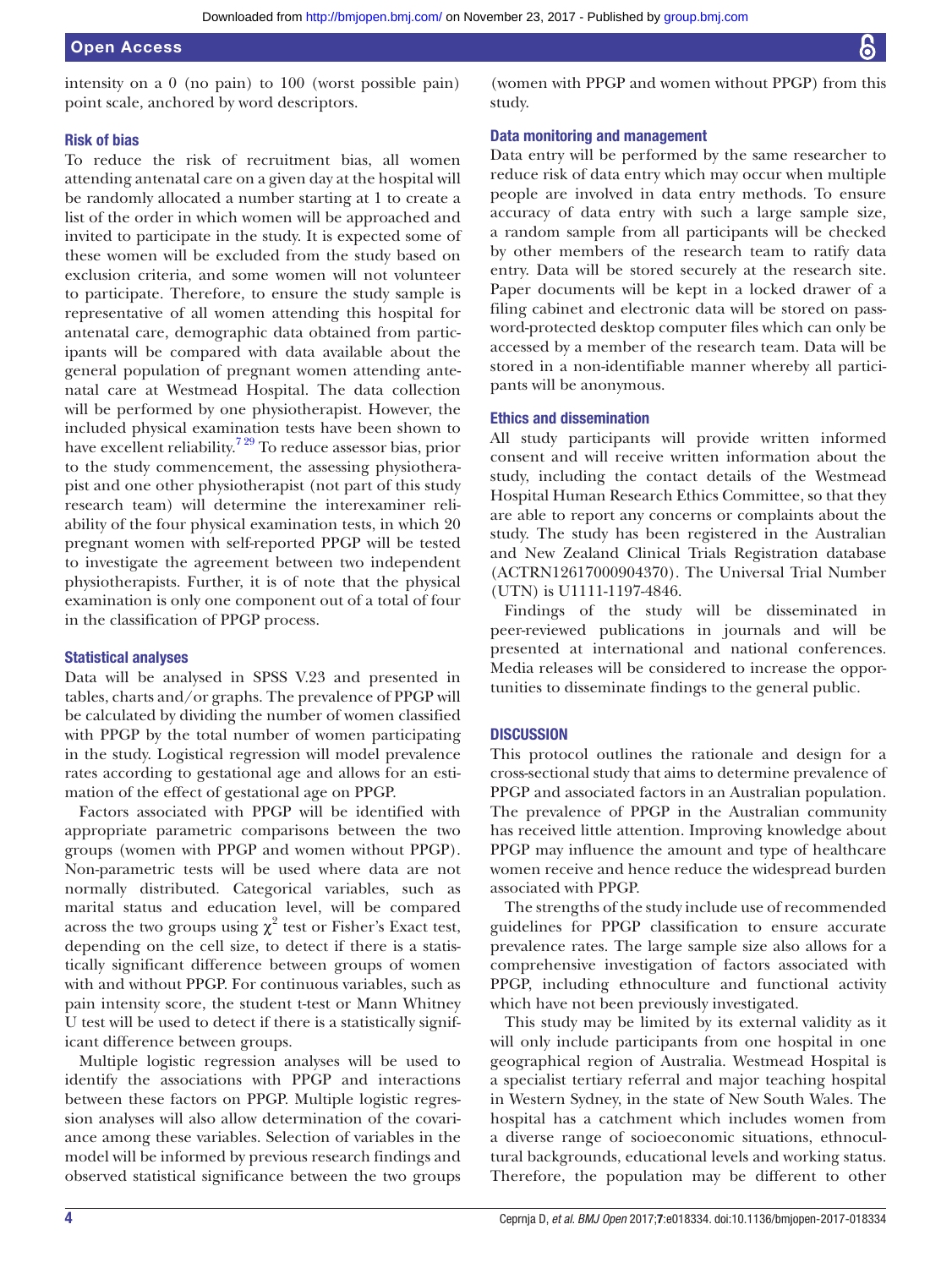parts of Sydney and Australia and not representative of the prevalence of PPGP in those geographic regions. However, collecting data on a large sample (n=770) will ensure that the sample represents the wide diversity of women residing in Western Sydney and is similar to the diversity of the population in parts of other urban centres in Australia, such as Melbourne and Brisbane. Thus, it provides a valuable opportunity to determine whether PPGP is a condition which is as prevalent in this Australian population as has been reported in other countries. Further, the use of well-validated measures, including the Pregnancy Mobility Index and Pelvic Girdle Questionnaire, in this study may allow a comparison of the sample population of women with PPGP to those described in previously published studies.

In summary, the exact size of the problem of PPGP in the Australian community is unknown. More information about the prevalence of PPGP and associated factors has the potential to influence health resource use, thus improving the pregnancy experience and health outcomes for many women.

Contributors DC, AG and LC were involved in the design of the trial. DC drafted the manuscript. AG and LC edited the manuscript. All authors have approved the final version.

Competing interests None declared.

Ethics approval Ethical approval has been granted by the Human Research Ethics Committees of Westmead Hospital, Sydney (HREC/17/WMEAD/64), and Western Sydney University, Sydney (RH12294).

Provenance and peer review Not commissioned; externally peer reviewed.

Open Access This is an Open Access article distributed in accordance with the Creative Commons Attribution Non Commercial (CC BY-NC 4.0) license, which permits others to distribute, remix, adapt, build upon this work non-commercially, and license their derivative works on different terms, provided the original work is properly cited and the use is non-commercial. See: [http://creativecommons.org/](http://creativecommons.org/licenses/by-nc/4.0/) [licenses/by-nc/4.0/](http://creativecommons.org/licenses/by-nc/4.0/)

© Article author(s) (or their employer(s) unless otherwise stated in the text of the article) 2017. All rights reserved. No commercial use is permitted unless otherwise expressly granted.

#### **REFERENCES**

- <span id="page-4-0"></span>1. Kanakaris NK, Roberts CS, Giannoudis PV. Pregnancy-related pelvic girdle pain: an update. *[BMC Med](http://dx.doi.org/10.1186/1741-7015-9-15)* 2011;9:15.
- <span id="page-4-1"></span>2. Elden H, Ladfors L, Olsen MF, *et al*. Effects of acupuncture and stabilising exercises as adjunct to standard treatment in pregnant women with pelvic girdle pain: randomised single blind controlled trial. *[BMJ](http://dx.doi.org/10.1136/bmj.38397.507014.E0)* 2005;330:761–4.
- 3. Malmqvist S, Kjaermann I, Andersen K, *et al*. The association between pelvic girdle pain and sick leave during pregnancy: a retrospective study of a Norwegian population. *[BMC Pregnancy](http://dx.doi.org/10.1186/s12884-015-0667-0)  [Childbirth](http://dx.doi.org/10.1186/s12884-015-0667-0)* 2015;15:237.
- <span id="page-4-2"></span>4. Persson M, Winkvist A, Dahlgren L, *et al*. Struggling with daily life and enduring pain: a qualitative study of the experiences of pregnant women living with pelvic girdle pain. *[BMC Pregnancy Childbirth](http://dx.doi.org/10.1186/1471-2393-13-111)* 2013;13:111.
- <span id="page-4-4"></span>5. Van De Pol G, Van Brummen HJ, Bruinse HW, *et al*. Pregnancyrelated pelvic girdle pain in the Netherlands. *[Acta Obstet Gynecol](http://dx.doi.org/10.1080/00016340601151683)  [Scand](http://dx.doi.org/10.1080/00016340601151683)* 2007;86:416–22.
- <span id="page-4-3"></span>6. Olsson C, Nilsson-Wikmar L. Health-related quality of life and physical ability among pregnant women with and without back pain in late pregnancy. *[Acta Obstet Gynecol Scand](http://dx.doi.org/10.1080/j.0001-6349.2004.00384.x)* 2004;83:351–7.
- <span id="page-4-5"></span>7. Albert H, Godskesen M, Westergaard J. Evaluation of clinical tests used in classification procedures in pregnancy-related pelvic joint pain. *[Eur Spine J](http://dx.doi.org/10.1007/s005860050228)* 2000;9:161–6.
- 8. Bastiaanssen JM, de Bie RA, Bastiaenen CH, *et al*. Etiology and prognosis of pregnancy-related pelvic girdle pain; design of a longitudinal study. *[BMC Public Health](http://dx.doi.org/10.1186/1471-2458-5-1)* 2005;5:1.
- <span id="page-4-10"></span>9. Bjelland EK, Eskild A, Johansen R, *et al*. Pelvic girdle pain in pregnancy: the impact of parity. *[Am J Obstet Gynecol](http://dx.doi.org/10.1016/j.ajog.2010.03.040)* 2010;203:146.e1–6.
- <span id="page-4-20"></span>10. Gutke A, Ostgaard HC, Oberg B. Pelvic girdle pain and lumbar pain in pregnancy: a cohort study of the consequences in terms of health and functioning. *[Spine](http://dx.doi.org/10.1097/01.brs.0000201259.63363.e1)* 2006;31:E149–155.
- <span id="page-4-9"></span>11. Kovacs FM, Garcia E, Royuela A, *et al*. Prevalence and factors associated with low back pain and pelvic girdle pain during pregnancy. *[Spine](http://dx.doi.org/10.1097/BRS.0b013e31824dcb74)* 2012;37:1516–33.
- 12. Kristiansson P, Svärdsudd K, von Schoultz B. Back pain during pregnancy. *[Spine](http://dx.doi.org/10.1097/00007632-199603150-00008)* 1996;21:702–8.
- <span id="page-4-11"></span>13. Larsen EC, Wilken-Jensen C, Hansen A, *et al*. Symptom-giving pelvic girdle relaxation in pregnancy. I: prevalence and risk factors. *[Acta](http://dx.doi.org/10.1080/j.1600-0412.1999.780206.x)  [Obstet Gynecol Scand](http://dx.doi.org/10.1080/j.1600-0412.1999.780206.x)* 1999;78:105–10.
- 14. Malmqvist S, Kjaermann I, Andersen K, *et al*. Prevalence of low back and pelvic pain during pregnancy in a Norwegian population. *[J Manipulative Physiol Ther](http://dx.doi.org/10.1016/j.jmpt.2012.04.004)* 2012;35:272–8.
- 15. Mousavi SJ, Parnianpour M, Vleeming A. Pregnancy related pelvic girdle pain and low back pain in an Iranian population. *[Spine](http://dx.doi.org/10.1097/01.brs.0000254123.26649.6e)* 2007;32:E100–104.
- 16. Ostgaard HC, Andersson GB, Karlsson K. Prevalence of back pain in pregnancy. *[Spine](http://dx.doi.org/10.1097/00007632-199105000-00011)* 1991;16:549–52.
- <span id="page-4-7"></span>17. Pierce H, Homer CS, Dahlen HG, *et al*. Pregnancy-related lumbopelvic pain: listening to Australian women. *[Nurs Res Pract](http://dx.doi.org/10.1155/2012/387428)* 2012;2012:1–10.
- 18. Ramachandra P, Maiya AG, Kumar P, *et al*. Prevalence of musculoskeletal dysfunctions among Indian pregnant women. *[J Pregnancy](http://dx.doi.org/10.1155/2015/437105)* 2015;2015:1–4.
- <span id="page-4-17"></span>19. Robinson HS, Veierød MB, Mengshoel AM, *et al*. Pelvic girdle pain: associations between risk factors in early pregnancy and disability or pain intensity in late pregnancy: a prospective cohort study. *[BMC](http://dx.doi.org/10.1186/1471-2474-11-91)  [Musculoskelet Disord](http://dx.doi.org/10.1186/1471-2474-11-91)* 2010;11:91.
- <span id="page-4-6"></span>20. Wu WH, Meijer OG, Uegaki K, *et al*. Pregnancy-related pelvic girdle pain (PPP), I: terminology, clinical presentation, and prevalence. *[Eur](http://dx.doi.org/10.1007/s00586-003-0615-y)  [Spine J](http://dx.doi.org/10.1007/s00586-003-0615-y)* 2004;13:575–89.
- <span id="page-4-8"></span>21. Ceprnja D, Chipchase L, Gupta A. The role of physiotherapy in managing pregnancy related pelvic girdle pain. *N Z J Physiother* 2017;45:56–7.
- 22. Bakker EC, van Nimwegen-Matzinger CW, Ekkel-van der Voorden W, *et al*. Psychological determinants of pregnancy-related lumbopelvic pain: a prospective cohort study. *[Acta Obstet Gynecol Scand](http://dx.doi.org/10.1111/aogs.12131)* 2013;92:797–803.
- 23. Berg G, Hammar M, Möller-Nielsen J, *et al*. Low back pain during pregnancy. *[Obstetric Anesthesia Digest](http://dx.doi.org/10.1097/00132582-198807000-00002)* 1988;8:53–75.
- 24. Mogren IM, Pohjanen AI. Low back pain and pelvic pain during pregnancy. *[Spine](http://dx.doi.org/10.1097/01.brs.0000158957.42198.8e)* 2005;30:983–91.
- <span id="page-4-12"></span>25. Vangen S, Stoltenberg C, Stray-Pedersen B. Complaints and complications in pregnancy: a study of ethnic Norwegian and ethnic Pakistani women in Oslo. *[Ethn Health](http://dx.doi.org/10.1080/13557859998155)* 1999;4:19–28.
- <span id="page-4-13"></span>26. Campbell CM, Edwards RR. Ethnic differences in pain and pain management. *[Pain Manag](http://dx.doi.org/10.2217/pmt.12.7)* 2012;2:219–30.
- <span id="page-4-14"></span>27. Western sydney local health district year in review 2015 -2016. [ttps://](ttps://www.wslhd.health.nsw.gov.au/About-Us/Performance) [www.wslhd.health.nsw.gov.au/About-Us/Performance](ttps://www.wslhd.health.nsw.gov.au/About-Us/Performance) (accessed 7 Aug 2017).
- <span id="page-4-15"></span>28. Faul F, Erdfelder E, Lang AG, *et al*. G\*Power 3: a flexible statistical power analysis program for the social, behavioral, and biomedical sciences. *[Behav Res Methods](http://dx.doi.org/10.3758/BF03193146)* 2007;39:175–91.
- <span id="page-4-16"></span>29. Vleeming A, Albert HB, Ostgaard HC, *et al*. European guidelines for the diagnosis and treatment of pelvic girdle pain. *[Eur Spine J](http://dx.doi.org/10.1007/s00586-008-0602-4)* 2008;17:794–819.
- <span id="page-4-18"></span>30. Ostgaard HC, Zetherström G, Roos-Hansson E. The posterior pelvic pain provocation test in pregnant women. *[Eur Spine](http://dx.doi.org/10.1007/BF02226575)  [J](http://dx.doi.org/10.1007/BF02226575)* 1994;3:258–60.
- <span id="page-4-19"></span>31. Mens JM, Vleeming A, Snijders CJ, *et al*. Reliability and validity of the active straight leg raise test in posterior pelvic pain since pregnancy. *[Spine](http://dx.doi.org/10.1097/00007632-200105150-00015)* 2001;26:1167–71.
- 32. Laslett M, Aprill CN, McDonald B, *et al*. Diagnosis of sacroiliac joint pain: validity of individual provocation tests and composites of tests. *[Man Ther](http://dx.doi.org/10.1016/j.math.2005.01.003)* 2005;10:207–18.
- 33. Mens JM. Does a pelvic belt reduce hip adduction weakness in pregnancy-related posterior pelvic girdle pain? A case-control study. *[Eur J Phys Rehabil Med](http://dx.doi.org/10.23736/S1973-9087.17.04442-2)* 2017;53.
- 34. Stuge B, Sætre K, Brækken IH. The association between pelvic floor muscle function and pelvic girdle pain-a matched case control 3D ultrasound study. *[Man Ther](http://dx.doi.org/10.1016/j.math.2011.12.004)* 2012;17:150–6.
- 35. Stuge B, Sætre K, Ingeborg Hoff B. The automatic pelvic floor muscle response to the active straight leg raise in cases with pelvic girdle pain and matched controls. *[Man Ther](http://dx.doi.org/10.1016/j.math.2012.12.004)* 2013;18:327–32.
- 36. Mens JM, Huis In 't Veld YH, Pool-Goudzwaard A. The active straight leg raise test in lumbopelvic pain during pregnancy. *[Man Ther](http://dx.doi.org/10.1016/j.math.2012.01.007)* 2012;17:364–8.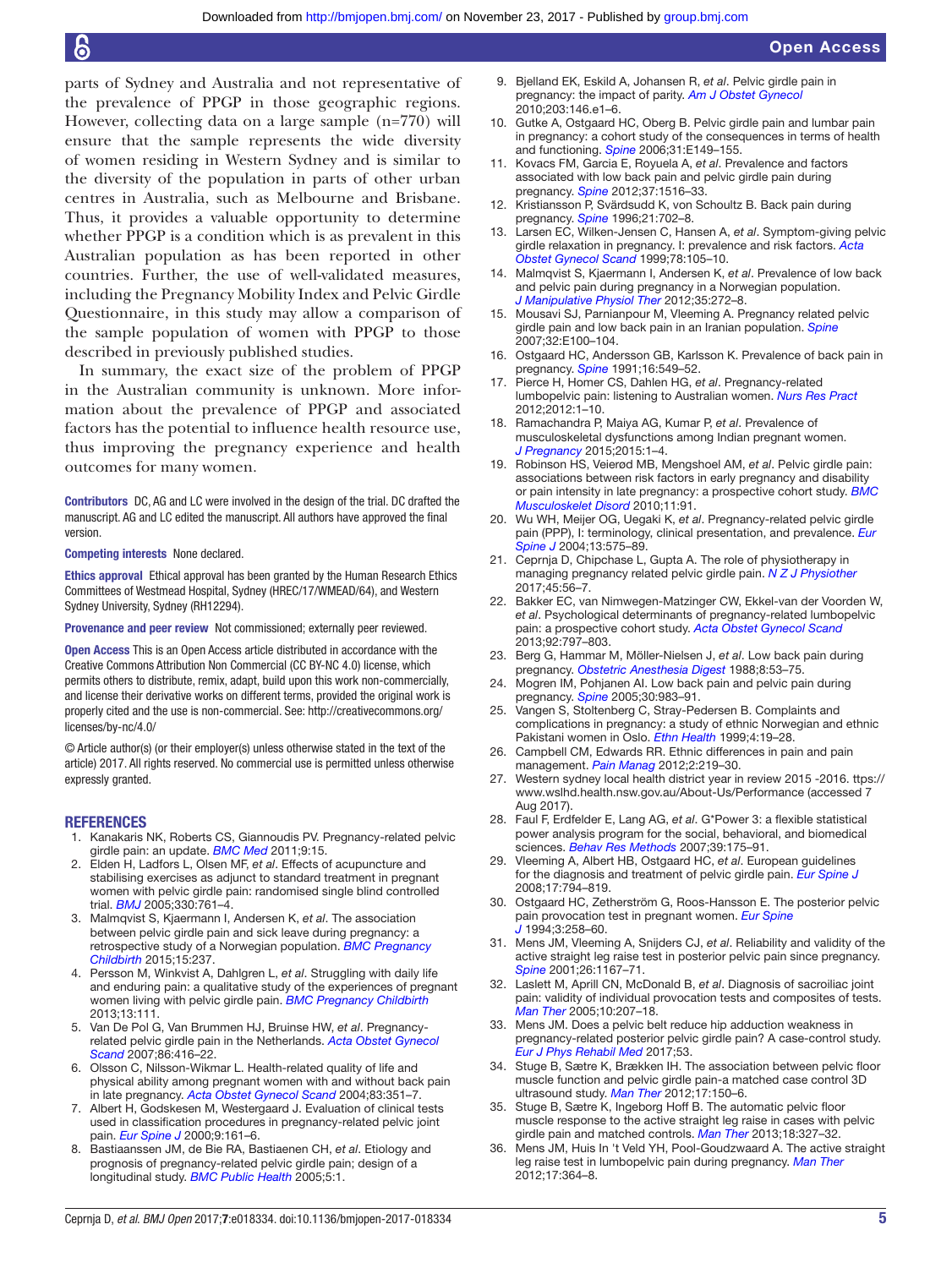- 37. Hansen A, Jensen DV, Wormslev M, *et al*. Symptom-giving pelvic girdle relaxation in pregnancy. II: symptoms and clinical signs. *[Acta](http://dx.doi.org/10.1080/j.1600-0412.1999.780207.x)  [Obstet Gynecol Scand](http://dx.doi.org/10.1080/j.1600-0412.1999.780207.x)* 1999;78:111–5.
- <span id="page-5-4"></span>38. Stuge B, Garratt A, Krogstad Jenssen H, *et al*. The pelvic girdle questionnaire: a condition-specific instrument for assessing activity limitations and symptoms in people with pelvic girdle pain. *[Phys Ther](http://dx.doi.org/10.2522/ptj.20100357)* 2011;91:1096–108.
- <span id="page-5-0"></span>39. Australian bureau of statistics list of country of birth. [https://www.](https://www.abs.gov.au/ausstats/abs@.nsf/Lookup/2901.0Chapter1152011) [abs.gov.au/ausstats/abs@.nsf/Lookup/2901.0Chapter1152011](https://www.abs.gov.au/ausstats/abs@.nsf/Lookup/2901.0Chapter1152011)  (accessed 7 May 2017).
- <span id="page-5-1"></span>40. Australian bureau of statistics list of standard classifications of culture and ethnic groups. [https://www.abs.gov.au/ausstats/abs@.](https://www.abs.gov.au/ausstats/abs@.nsf/mf/1249.0) [nsf/mf/1249.0](https://www.abs.gov.au/ausstats/abs@.nsf/mf/1249.0) (accessed 7 May 2017).
- <span id="page-5-2"></span>41. Haakstad LA, Gundersen I, Bo K. Self-reporting compared to motion monitor in the measurement of physical activity during pregnancy. *[Acta Obstet Gynecol Scand](http://dx.doi.org/10.3109/00016349.2010.484482)* 2010;89:749–56.
- <span id="page-5-3"></span>42. van de Pol G, de Leeuw JR, van Brummen HJ, *et al*. The pregnancy mobility index: a mobility scale during and after pregnancy. *[Acta](http://dx.doi.org/10.1080/00016340500456373)  [Obstet Gynecol Scand](http://dx.doi.org/10.1080/00016340500456373)* 2006;85:786–91.
- 43. Grotle M, Garratt AM, Krogstad Jenssen H, *et al*. Reliability and construct validity of self-report questionnaires for patients with pelvic girdle pain. *[Phys Ther](http://dx.doi.org/10.2522/ptj.20110076)* 2012;92:111–23.
- <span id="page-5-5"></span>44. Wewers ME, Lowe NK. A critical review of visual analogue scales in the measurement of clinical phenomena. *[Res Nurs Health](http://dx.doi.org/10.1002/nur.4770130405)* 1990;13:227–36.